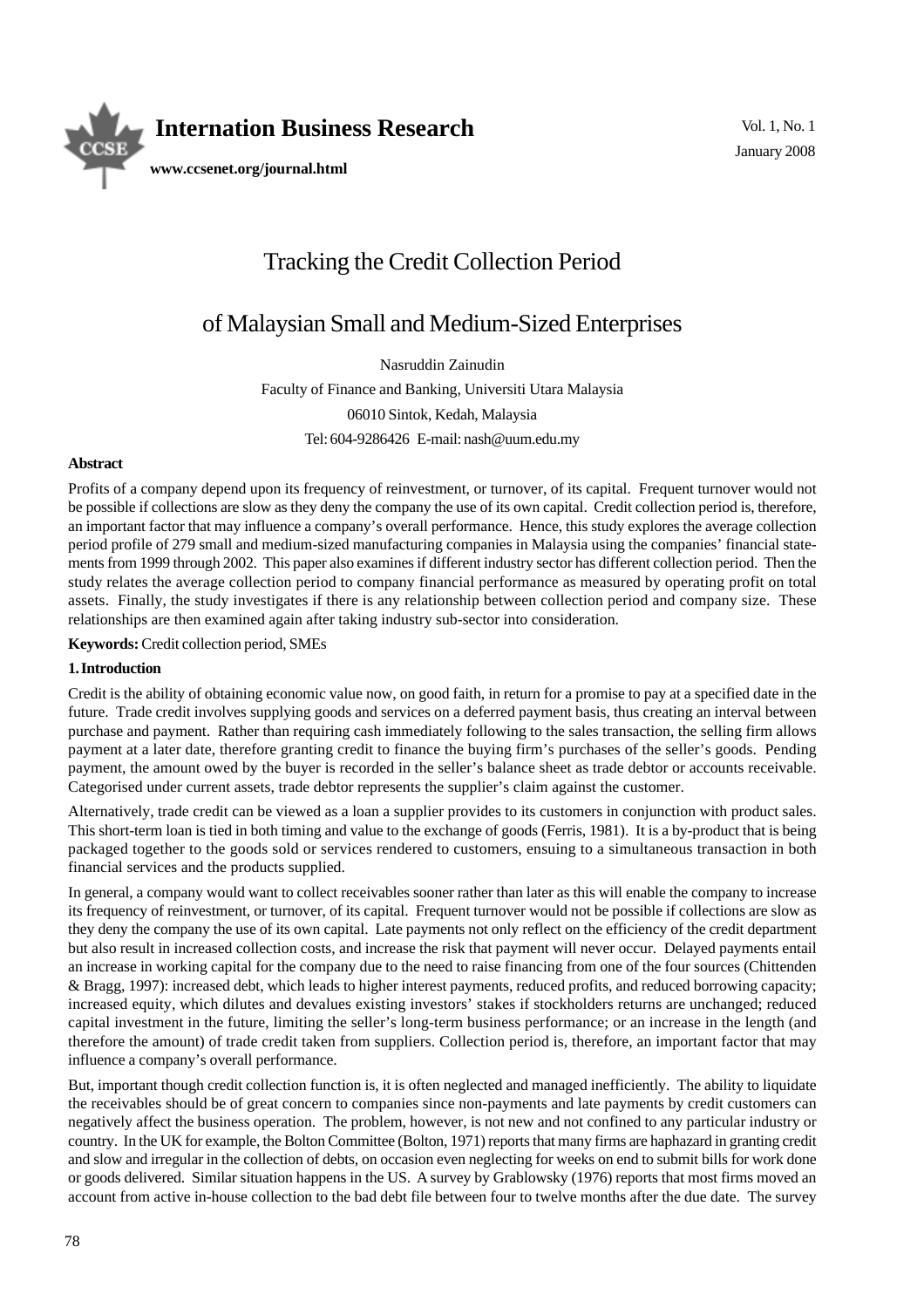also reveals that even if a customer became a slow payer or was occasionally delinquent, many retailers continued to extend credit to him or her. These signify the existence of collection problems in the US. This was also highlighted by McMahon and Holmes (1991) in their review of small business financial management practices in North America. Although dated, these patterns still appear to hold today. More recent studies show that there are still persisting problems related to collection, late payments and none-payments (Howorth & Reber, 2003; Howorth & Wilson, 1998; Peel, Wilson, & Howorth, 2000).

## **2. Research Questions**

Handling collection is an integral part of trade credit management. For, without effective collection effort, there will be inadequate resources to support the working capital requirements and hence, affecting the liquidity position of a company. The importance of sufficient liquidity in any company needs no special emphasis. Sufficient level of liquidity must be achieved and maintained so that funds would be readily available to settle off obligations as they arise or due. The adequacy of cash and other current assets, together with efficient working capital management, essentially determine the survival or demise of the company. Therefore, matters related to trade credit collection need to be explored so as to enable companies to understand and better manage their trade credit. It is in this context that an attempt has been made in this paper to look into some aspects of collection period experienced by the local manufacturing SMEs.

In broad terms, this study is undertaken to put forward some empirical evidence about the distribution of average collection period (ACP) of trade credit by small and medium-sized enterprises in the manufacturing sector, and its relationships to some selected factors. Specifically, the present study is carried out to address the following research questions:

(1) What is the profile of the ACP among the manufacturing SMEs in Malaysia?

(2) Do different industry sectors have different levels of ACP?

- (3) Does ACP have any relationship to financial performance?
- (4) Is ACP related to company size?

The remainder of this paper is organised as follows. In the next section, the extant literature on late payment and collection period of trade credit is succinctly reviewed. The methodology is explained and the summary statistics of the data is presented in the section that follows. Next, the findings are presented and the final section offers the conclusion.

## **3. Literature Review**

Trade credit literature has been explored from various perspectives. Several early publications focused on the credit management practices adopted by large (for example Goddard & Jay, 1981; Kirkman, 1977; Pike & Cheng, 2001) and small companies (Grablowsky, 1976; Peel et al., 2000; Wilson, 1996). Besides reporting the survey on the operations of the credit practices of the sampled companies, some of these studies also looked into a variety of relationships among the different aspects of credit management. Other studies related to trade credit investigate the motives of credit extension (among others include (Deloof & Jegers, 1996; Emery, 1984; Ferris, 1981; Pike, Cheng, & Chadwick, 1998; Schwartz, 1974). These studies looked into the rationale to offering credit to customers. Still, another trade credit management issue that has caught researchers' attention is outsourcing. Mian and Smith (1992) study outsourcing practices in the US while Lamminmaki and Guilding (2004) examine the practices by Australian companies.

Another important element of credit management is collection. Many of the studies done on trade credit collection deliberate on credit period, late payment, and collection period. Credit period is the length of time allowed to the buyer before payment is considered past due. The period is usually conveyed, as credit term, to the credit customer either verbally, or expressed in writing. Late payment is the fulfilment of debt obligation at a date beyond the credit period. Collection period, on the other hand, is the number of days taken by customers to pay their bills. To sum up, late payment occurs when the collection period exceeds the credit period. While collection period can be calculated from the financial statements, information on credit period is not available from secondary sources. With such limitation, this study gives attention only to collection period.

Several studies concentrate on late payment by small firms in the UK. Howorth and Wilson (1998) develop 13 small firm case studies and detail analysis on their management and financing of trade credit showed that late payment problems are common. However, firms suffering due to these problems are those undercapitalised and had poor credit management practices, and did not do anything about their debtors' late payments. Chittenden and Bragg (1997) examine the impact which late payment has on the SMEs and the overall economy. Peel et al. (2000) analyse the response of small firms on the legislative and regulatory measures in curbing late payment in the UK. In their study on credit management policies within large UK companies, Pike and Cheng (2001) find that firm size is negatively associated to both collection period and late payment. Smaller firms tend to have longer collection period and experience greatest delay in receiving debt payment from customers. In contrast, Shipley and Neale (1984), in their study on the UK and US firms, observe that the average collection period in both countries were noticeably longer among the larger companies. Deloof and Jerger (1996) too find similar results among Belgian firms. Comparable findings also emerge in the African manufacturing sector (Fafchamps, 1997).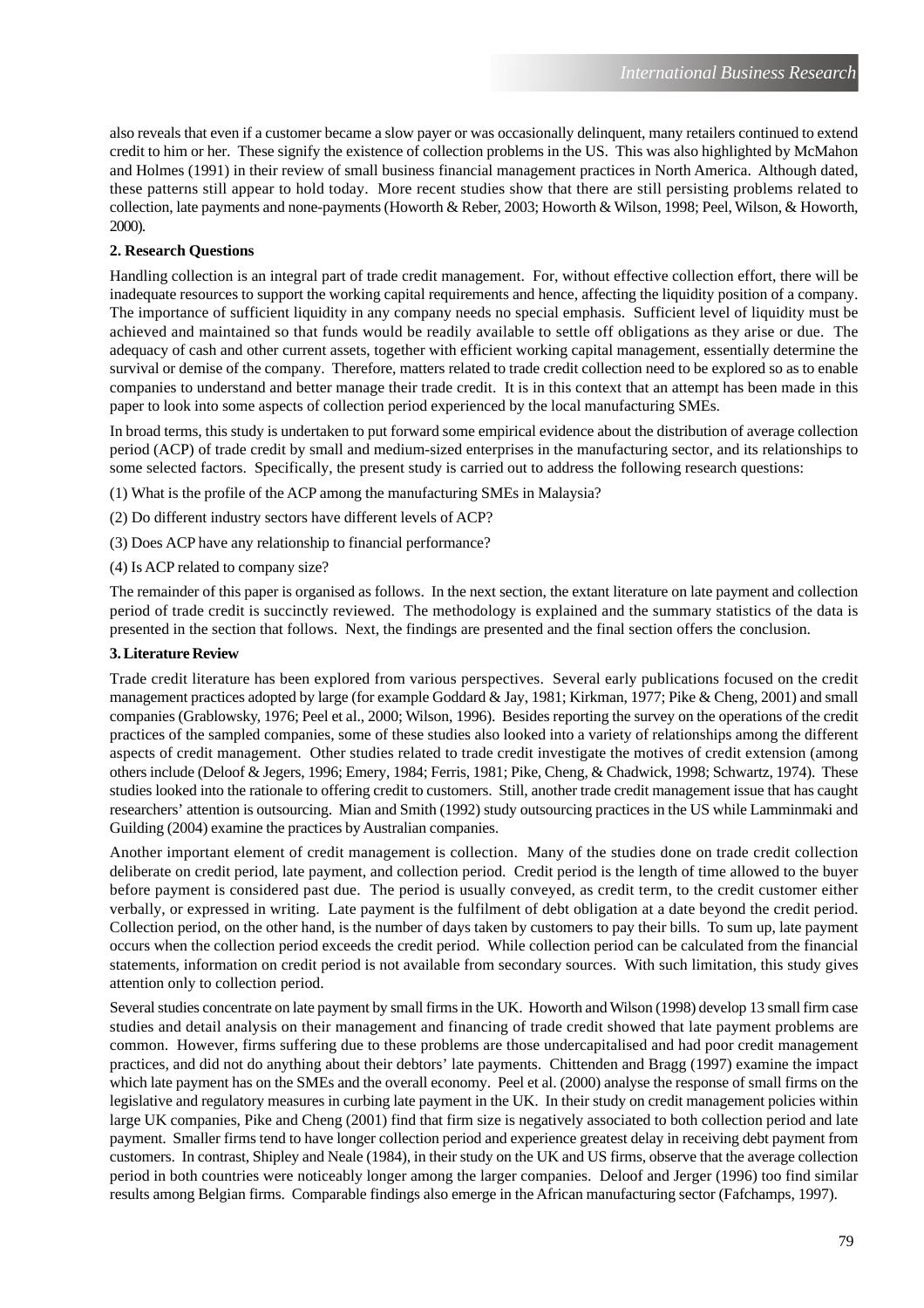Deloof (2003) investigates the relation between working capital management and corporate profitability and suggests corporate profitability can be increased by reducing the debtors days and inventory days. Several other research which look at the relationship between operating performance and cash conversion cycle (CCC) offer similar results of negative association (Kamath, 1989; Shin & Soenen, 1998; Soenen, 1993; Wang, 2002). In view of the fact that CCC depends on the inventory, receivables, and payables periods, cutting down the collection period will almost always reduces the CCC. Although these studies employ CCC, rather than the collection period data directly, they implicitly indicate the relationship between ACP and financial performance.

On the local scene, Regupathi and Zainudin (2003) observe the collection period of companies listed on the Bursa Malaysia (the Malaysian stock exchange). Their findings indicate that different industry sectors had different collection period, and for all sectors, the collection period was lower before, compared to after, the 1997 financial crisis. The study also looks into the relationship between collection period and company size. The results vary for different sectors. In consumer products, industrial products, and construction sectors, larger companies seemed prompter in collecting trade credit, but quite the reverse for plantation sector, and non-association for other sectors included in the study. The present research adopts Regupathi and Zainudin's (2003) article, but taking small and medium-sized manufacturing enterprises as the subject. However, unlike the earlier research, this study only managed to draw on a 4-year data instead of ten years as used in the previous study. This is comprehensible as the financial data on listed companies are more publicly accessible compared to SMEs. This study also does not take economic condition as one of the variables since there was no major variation in the general economy of Malaysia during the period under study.

#### **4. Data and Methodology**

The present study is based on a sample of 279 small and medium-sized manufacturing enterprises operating in Malaysia. At the first instance, the record of Small and Medium Industries Development Corporation (SMIDEC) was referred for the selection of units. SMIDEC is a specialised government agency that was established to further promote the development of small and medium industries in the manufacturing sector through the provision of advisory services, fiscal and financial assistance, infrastructural facilities, market access and other support programmes. The directory comprises small and medium-sized manufacturing companies registered with the Companies Commission of Malaysia (CCM) under the Companies Act 1965. Out of one thousand companies randomly selected from the SMIDEC's list, only 279 were chosen for the study due to availability of data. This study used the data extracted from the annual financial statements, from 1999 to 2002, of the selected manufacturing SMEs. The companies' annual financial statements were obtained from Business and Search Information Services (BASIS), a company that compiles and provides business information for their clients.

The dependent variable in the study is the average collection period (ACP) that was computed for each of the 279 SMEs, and for each of the years from 1999 through 2002. It was calculated by taking the trade debtors item from the balance sheet and dividing that with the revenue or turnover (sales) item from the income statement, and multiplying this by 360 days. ACP, is the primary indicator of the quality of receivables that measures the average speed, in days, with which the receivables or trade debts turn into cash.

This study selected three independent variables. The first independent variable is the industry sector. Since the unit of sample was selected from the SMIDEC directory, the study simply adopted the listing sector as categorised by the agency, with slight modification. As there are only two companies in the pharmaceutical industry, and just one in palm oil-based industry, all three were reclassified under chemical and petrochemical products sector. The breakdown of the 279 sample companies is presented in Table 1. In term of number, the manufacturing SMEs in the four sectors, namely machinery and engineering, electric and electronic, transport equipment and metal products, made up the majority, contributing slightly more than 65 percent of the sample companies. All other sectors involved in the study have less than 20 companies each, with non-metallic mineral products, paper and printing, and textile, apparel and leather sectors poorly represented with less than 10 companies each (see Table 1).

The second independent variable is the financial performance. Several previous studies had used operating profits in calculating profitability and financial performance (Eljelly, 2004; Shin & Soenen, 2000; Wang, 2002; Zainudin, 2006). Operating profits is preferred to after-tax profits as it does not consider taxes in the computation. Occasionally, profits after tax may not truly reflect the earnings generated from business operations particularly where tax incentives are available. Hence, in line with many earlier researches, this study uses operating profits divided by total assets (OPTA) to represent financial performance.

The third and final independent variable is company size. Many previous research use total assets and/or sales to represent size of a firm (Eljelly, 2004; Moss & Stine, 1989; Regupathi & Zainudin, 2003; Zainudin, 2006). Although the market value of equity could also be a proxy to represent size, the author feels that the figure is less stable in the current market condition. Besides, unlike larger firms whose shares are quoted on the stock exchange, the value of equity for small firms could not be easily determined. In this study, size is measured in terms of total assets instead of sales since the data on the latter is not complete. Furthermore, Eljelly (2004) observes that there exists a strong highly positive correlation between total assets and sales which show that they are substitute measures of size (see Table 2).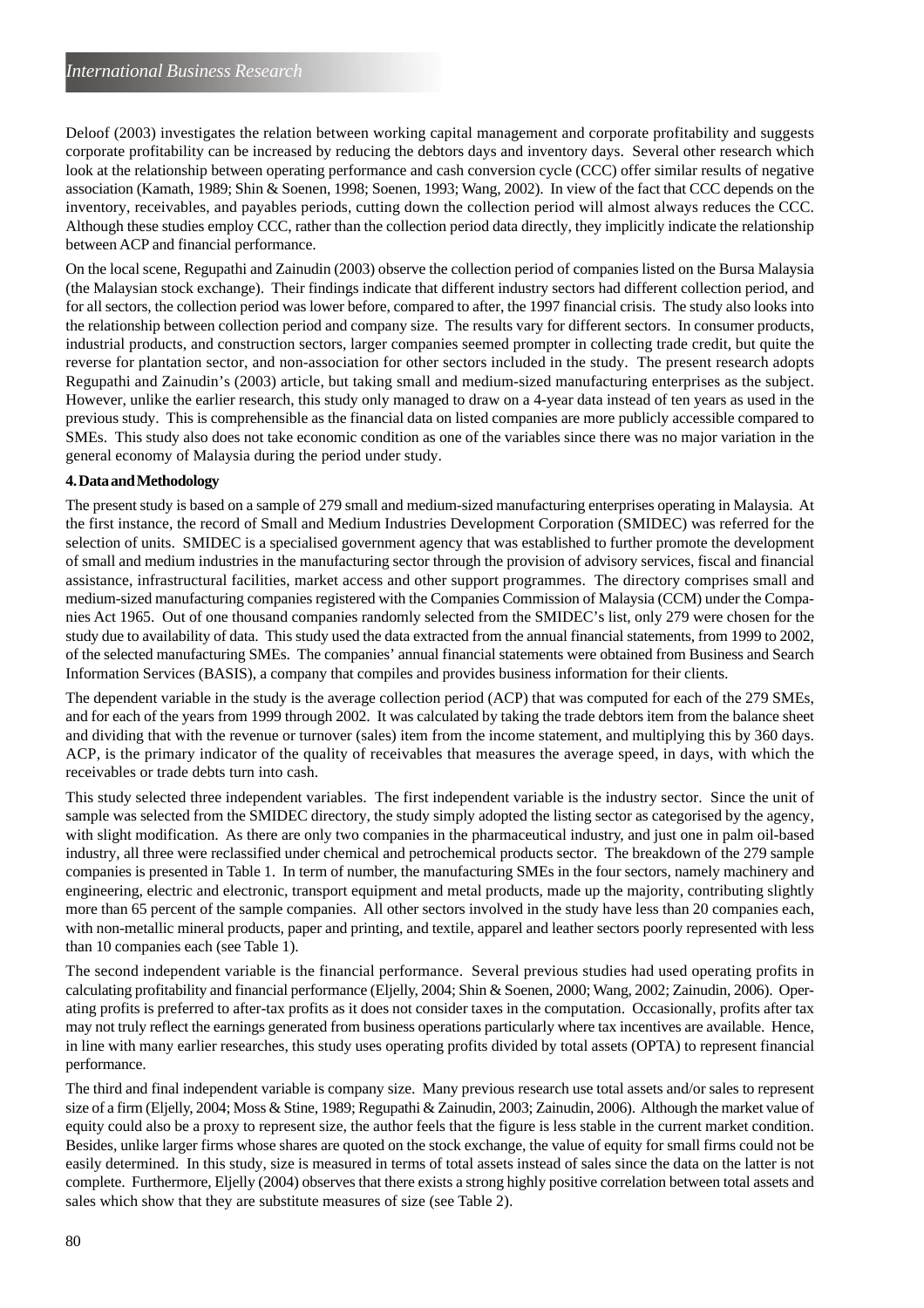One potential problem with financial data is the question of normality of the underlying parameters. Hence, prior to further analysis, the distribution of the variables representing the collection period, financial performance and size of the sample companies are observed. The distributions of these variables are highly skewed as indicated by the skewness statistics and kurtosis statistics presented in Table 2. Next, a test of normality on the variables was conducted. The Shapiro-Wilk statistics shown in Table 3 are found to be statistically significant, indicating that the average collection period, financial performance and company size were not distributed normally. Since the results suggest non-normality for the variables, non-parametric statistics are utilised in addressing the research questions (see Table 3).

To address the research questions posed earlier, first of all, descriptive statistics were used in providing the profile of the ACP of the Malaysian manufacturing SMEs. Next, to examine whether or not different industry sectors had different levels of ACP, the non-parametric Kruskal-Wallis test statistic was used. Finally, to address the third and fourth research questions, i.e., to establish the relationships between ACP and financial performance, and between ACP and company size, Spearman rank correlation was used.

#### **5. Findings**

Table 4 presents the profile of ACP for the various industry sectors in Malaysia. From the descriptive summary of the variables, it is found that the mean and the median values (number of days) are very different for most industry sectors. In describing the ACP profile, given a very skewed distribution of ACP, the median rather than the mean is preferred as the latter is less representative of the central tendency value of ACP. Moreover, some extreme cases might have exaggerated the mean and caused it to be less meaningful. For example, in the transport equipment sector where, upon a meticulous scrutiny, it is found that there is a company with an ACP of over 1,000 days. This might not reflect the company's current situation, but could have result from its practice of not writing off uncollectible old debts. These bad debts are being carried forward from one year to another, subsequently accumulating and swelling the trade receivables, and therefore the ACP. Accordingly, the median ACP tends to be more precise in describing the ACP profile.

Using the median ACP as the basis for comparison, the findings indicate that trade credit was collected soonest in the electric and electronic sector (26 days), followed by rubber products sector (60 days). Except for textile, apparel and leather industry that takes about 138 days, other sectors spend not more than three months, on average, to collect their trade receivables from their credit customers (see Table 4).

To examine whether or not different industry sectors had different levels of ACP, the Kruskal-Walis test is used. To derive a more meaningful result, the 12 industry sectors are sorted into seven groups based on the characteristics of their distribution. The results presented in Table 4 shows that the statistic is significant, signifying that the ACPs for all the groups are different. The ranking produced from the Kruskal-Walis test appears to agree to the ranking of the ACP median of each group. The test indicates that trade credit was collected soonest by SMEs in the electric and electronic sector while those in the textile, apparel and leather sector seems to take the longest time in their collection effort (see Table 5).

To answer the third and fourth research questions, the non-parametric Spearman rank correlation coefficient was utilised. The results are presented in Table 5. From the table, it is evident that the coefficient between ACP and OPTA is -0.089. The value of the correlation is found to be significant at 1 percent level. It indicates that there is a weak negative association between collection period and financial performance of SMEs. This means that companies with shorter collection period tend to perform better. This is consistent with many previous studies that look at the ACP-financial performance relationship (Deloof, 2003; Kamath, 1989; Shin & Soenen, 1998; Soenen, 1993; Wang, 2002). It is of course unlikely that there is a direct causal relationship between ACP and financial performance as both variables are outcomes of a wide range of operating factors.

Correspondingly, the correlation coefficient between ACP and TA is quite similar. The Spearman correlation coefficient of -0.296 reveals that there is also a low degree of negative correlation between collection period and company size for the Malaysian manufacturing SMEs. This negative association implies that smaller firms be likely to experience longer collection period. The results concur to Pike and Cheng (2001) but in contrast to other studies (Deloof & Jegers, 1996; Fafchamps, 1997; Peel et al., 2000; Shipley & Neale, 1984) that suggest bigger companies tend to have longer collection period.

Although the non-parametric Spearman rank correlation coefficients are found to be statistically significant for both relationships, the measure does not allow us to identify causes from consequences. It is difficult to say that if shorter ACP leads to better financial performance, nor can we say whether length of the ACP is influenced by company size (see Table 6).

The relationships between ACP and financial performance, and between ACP and company size are further explored taking industry sector into account. Table 6 shows both relationships for each of the seven categories of industry sector. Looking at the relationship between ACP and financial performance (represented by OPTA), the results, in general, show that in some industry sectors, ACP appeared to be independent of financial performance, whereas in others, there seemed to be some association. In the machinery and engineering, chemical and petrochemical products, transport equipment, metal products, and wood and wood products, ACP appeared to be negatively correlated with financial performance. This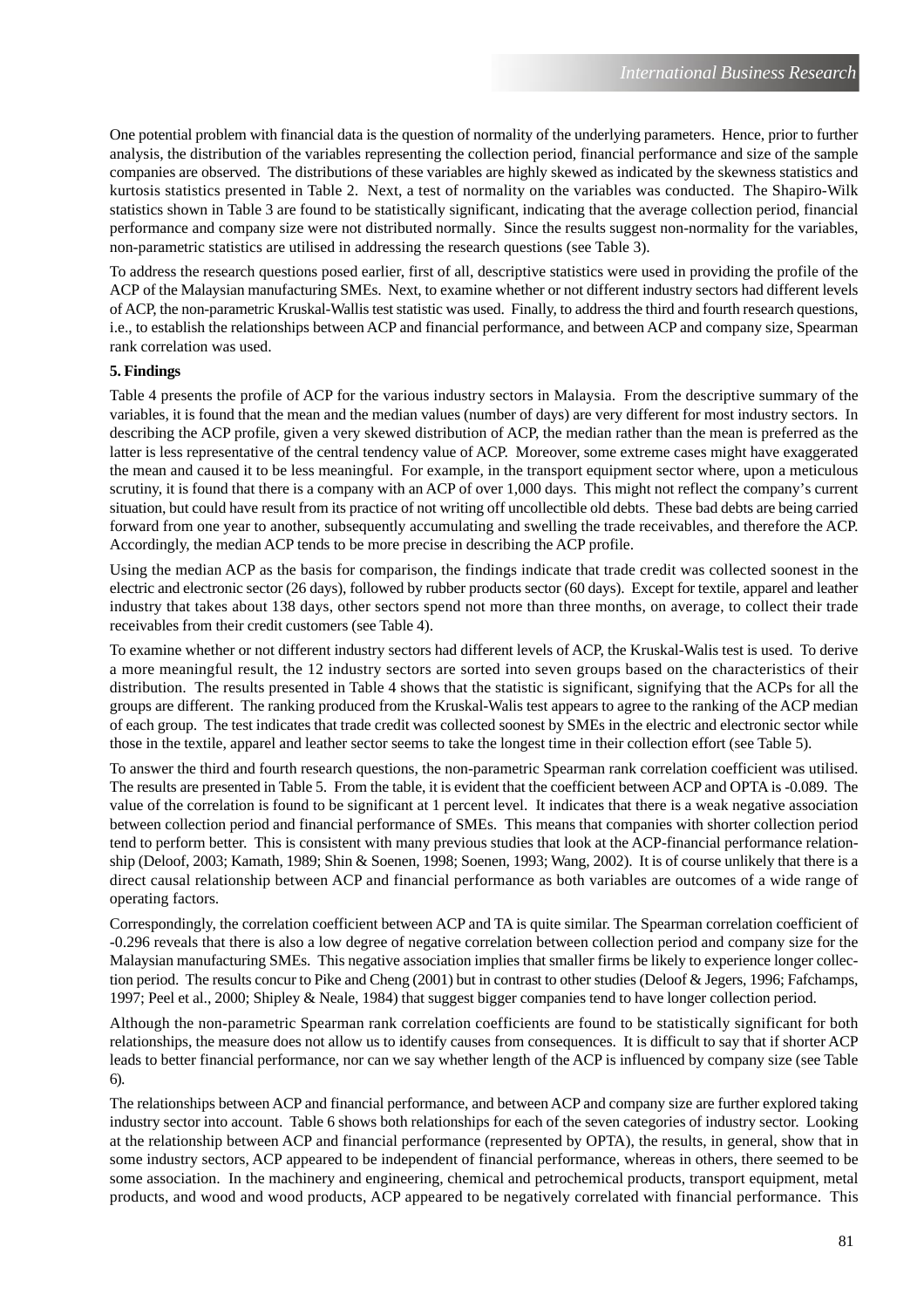denotes that companies in these sectors that have shorter ACP tend to perform better.

Further analysis on the relationship between ACP and company size (as measured by total assets, TA) by industry sector is also shown in Table 6. The ACPs for paper and paper products, plastic products, and textile, apparel and leather sectors seemed not to have any correlation with company size. Except for food, beverage and tobacco, and non-metallic mineral products sectors, which have positive association, all remaining sectors have their ACPs negatively correlated to company size. This indicates that larger SMEs in the food, beverage and tobacco, and non-metallic mineral products sectors tend to take longer to collect trade debts. In other remaining sectors that exhibit negative association, larger companies tend to be more prompt in their trade credit collection. Unfortunately these results of correlation by industry sector could not be compared justly to a previous study by Regupathi and Zainudin (2003) as the basis of industry sector classification is very different.

## **6. Conclusion**

Credit collection is only part, but for many firms a very important component, of trade credit management. This study provides the profile of trade credit collection period for manufacturing SMEs in various industry sectors. The findings reveal that different sectors had different ACPs, implying that some sectors were more efficient than others in managing their credit collection. The SMEs in the electric and electronic sector were prompter in collecting their trade credit compared to the other sectors. The textile, apparel and leather sector seemed to be the slowest collector.

The findings also revealed that there is a negative correlation between collection period and financial performance. Companies that collect their debts faster seemed to generate better returns. This is as expected since early collection enables the company to reinvest its capital more frequently, thus, increases its return. However, after the analysis is performed separately based on industry sector, the relationship is statistically significant for only five sectors out of 12. More precisely, SMEs in the machinery and engineering, chemical and petrochemical products, transport equipment, metal products, and wood and wood products that experienced shorter collection period are likely to perform better. In other industry sectors, the trade credit collection period and financial performance seemed to be independent of each other.

The study also indicated that collection period is negatively associated to company size, with smaller-sized companies facing the greatest delay. Perhaps, though not conclusive, being small, the SMEs are at the mercy of their large and dominant customers who are able to dictate terms to their suppliers. Nevertheless, this relationship is also observed individually based on industry sector. It is found that three industry sectors did not display any relationship between collection period and size, two sectors had positive correlation while the remaining seven sectors registered negative association.

In summary, this paper attempted to explore the collection period of SMEs in the manufacturing sector and relating it to some selected variables, namely financial performance and company size. Besides looking at the overall sampled companies, relationships among the variables for individual industry sectors are also examined. Note that the dependent variable in the study is collection period. Issues on late payment, which need more urgent attention, were not considered, as information on the credit period is not available. Hence, further work need to be done to include more variables to better portray the situation of credit collection in Malaysia.

#### **References**

Bolton, J. E. (1971). *Report of the Committee of Inquiry on Small Firms*. London: Her Majesty's Stationery Office.

Chittenden, F., & Bragg, R. (1997). Trade credit, cash-flow and SMEs in the UK, Germany and France. *International Small Business Journal, 16*(1), 22-35.

Deloof, M. (2003). Does working capital management affect profitability of Belgian firms? *Journal of Business Finance and Accounting, 30*(3 & 4), 573-588.

Deloof, M., & Jegers, M. (1996). Trade credit, product quality, and intragroup trade: Some European evidence. *Financial Management, 25*(3), 33-43.

Eljelly, A. M. A. (2004). Liquidity - profitability tradeoff: An empirical investigation in an emerging market. *International Journal of Commercial and Management, 14*(2), 48-61.

Emery, G. W. (1984). A pure financial explanation for trade credit. *Journal of Financial and Quantitative Analysis, 19*(3), 271-285.

Fafchamps, M. (1997). Trade credit in Zimbabwean manufacturing. *World Development, 25*(5), 795-815.

Ferris, J. S. (1981). A transactions theory of trade credit use. *The Quarterly Journal of Economics, 96*(2), 243-270.

Goddard, S. & Jay, S. (1981). *A Survey of Credit Control and Debt Collection Policies and Practice* (No. 52). Farnborough: British Institute of Management Foundation.

Grablowsky, B. J. (1976). Mismanagement of accounts receivable by small business. *Journal of Small Business Management, 14*(4), 23-28.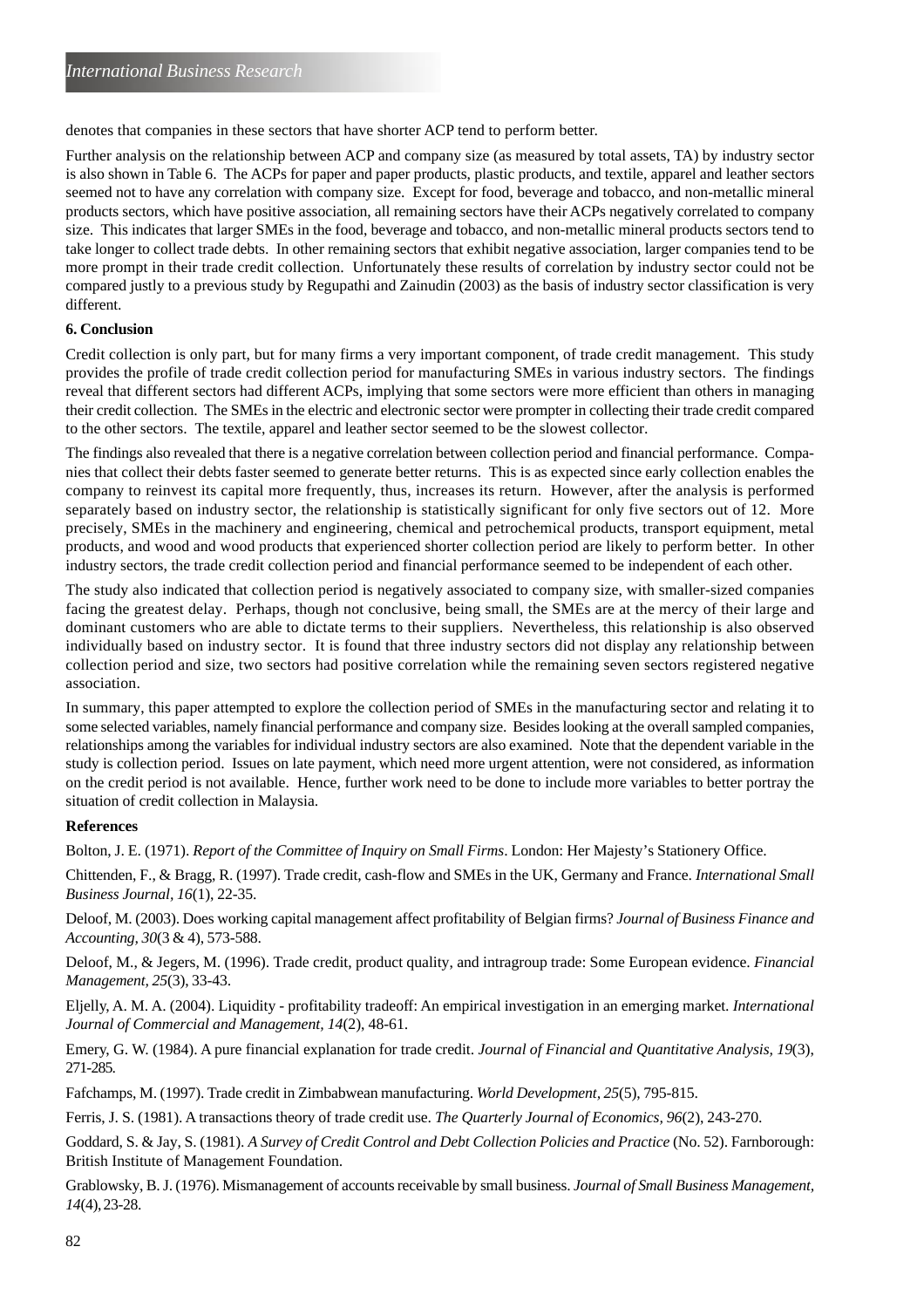Howorth, C. & Reber, B. (2003). Habitual late payment of trade credit: An empirical examination of UK small firms. *Managerial and Decision Economics, 24*(6), 471-482.

Howorth, C. & Wilson, N. (1998). Late payment and the small firm: An Examination of Case Studies. *Journal of Small Business and Enterprise Development, 5*(4), 307-315.

Kamath, R. R. (1989). How useful are common liquidity measures? *Journal of Cash Management, 9*(1), 24-28.

Kirkman, P. (1977). *Modern Credit Management: A Study of the Management of Trade Credit under Inflationary Conditions*. London: George Allen & Unwin Ltd.

Lamminmaki, D., & Guilding, C. (2004). A study of Australian trade credit management outsourcing practices. *Australian Accounting Review, 14*(1), 53-62.

McMahon, R. G. P., & Holmes, S. (1991). Small business financial management practices in North America: A literature survey. *Journal of Small Business Management, 29*(2), 19-29.

Mian, S. L. & Smith, C. W. (1992). Accounts receivable management policy: Theory and evidence. *The Journal of Finance, 47*(1), 169-200.

Moss, J. & Stine, B. (1989). Liquidity characteristics of small and large manufacturing firms. *Managerial Finance, 15*(6), 14- 19.

Peel, M. J., Wilson, N., & Howorth, C. (2000). Late payment and credit management in the small firm sector: Some empirical evidence. *International Small Business Journal, 18*(2), 17-37.

Pike, R. & Cheng, N. S. (2001). Credit management: An examination of policy choices, practices and late payment in UK companies. *Journal of Business Finance and Accounting, 28*(7 & 8), 1013-1042.

Pike, R., Cheng, N. S. & Chadwick, L. (1998). *Managing Trade Credit to Sustain Competitive Advantage: A Study of Large UK Companies*. London: CIMA Publishing.

Regupathi, A. & Zainudin, N. (2003). The credit collection period of KLSE listed companies. *Accountants Today, 16*(11), 24- 27.

Schwartz, R. A. (1974). An economic model of trade credit. *Journal of Financial and Quantitative Analysis, 9*(4), 643-657.

Shin, H.-H. & Soenen, L. (1998). Efficiency of working capital management and corporate profitability. *Journal of Financial Practice and Education, 8*(2), 37-45.

Shin, H.-H., & Soenen, L. A. (2000). Liquidity management or profitability — Is there room for both? *AFP Exchange, 20*(2), 46-49.

Shipley, D. D. & Neale, C. W. (1984). Credit strategy in small and large companies. *American Journal of Small Business, IX*  $(2), 27-34.$ 

SMIDEC. (2002). *SMI Development Plan (2001-2005): Executive Summary*. Petaling Jaya: Small and Medium Industries Development Corporation.

Soenen, L. A. (1993). Cash conversion cycle and corporate profitability. *Journal of Cash Management, 13*(4), 53-58.

Wang, Y.-J. (2002). Liquidity management, operating performance, and corporate value: Evidence from Japan and Taiwan. *Journal of Multinational Financial Management, 12*(2), 159-169.

Wilson, N. (1996). Credit Management and Corporate Performance: A Survey. *Credit Management,* 32-36.

Zainudin, N. (2006). Liquidity-profitability trade-off: Is it evident among Malaysian SMEs? *International Journal of Business Management, 13*(2), 107-118.

#### **Acknowledgements**

The permission of the Business & Search Information Services (BASIS) to use their data is gratefully acknowledged. Thanks are also due to Angappan Regupathi for several helpful comments and discussions on this paper.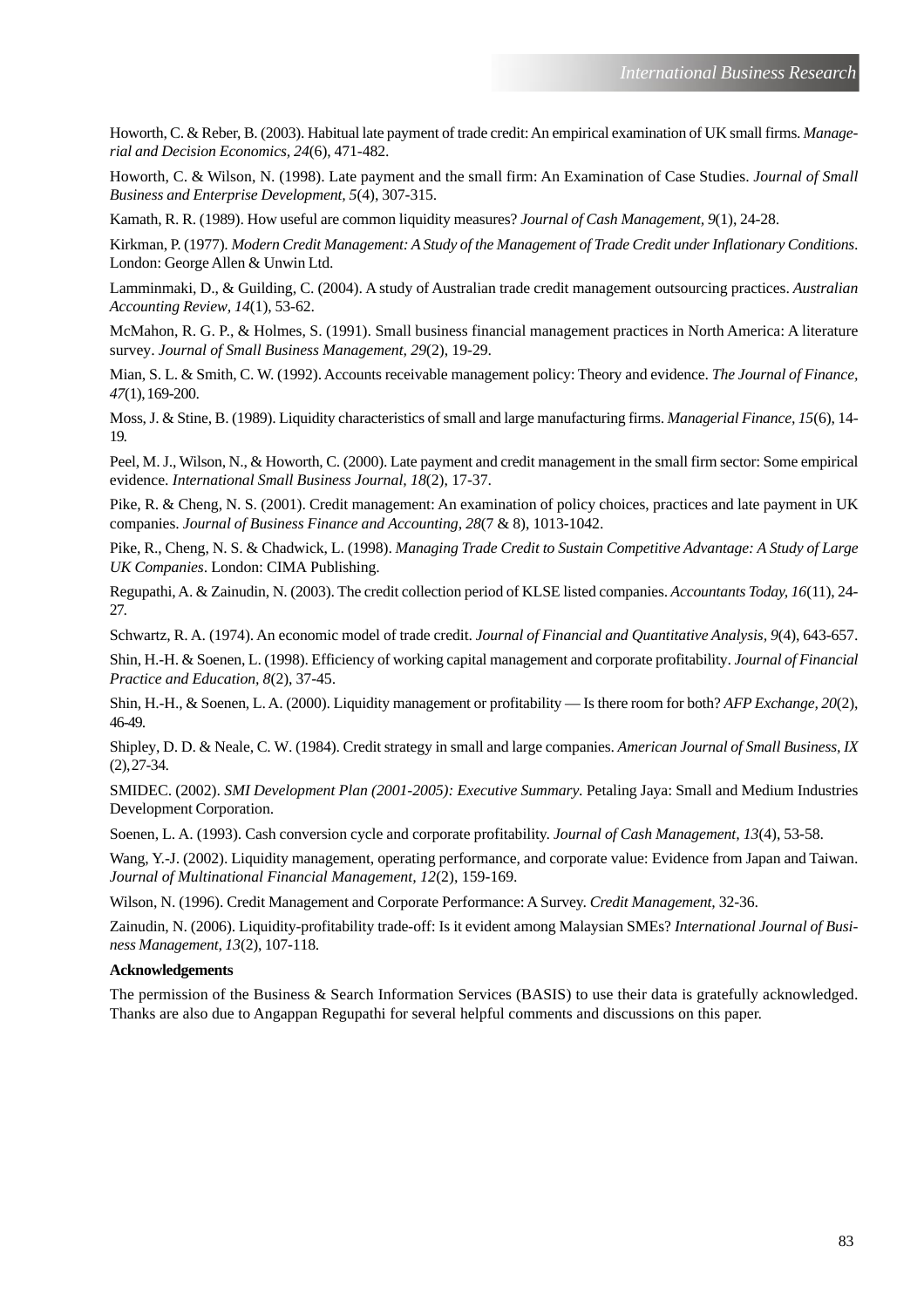Table 1. Number of Companies by Industry Sector

| <b>Industry Sector</b>            | Number |
|-----------------------------------|--------|
| Food, Beverage & Tobacco          | 14     |
| Machinery & Engineering           | 53     |
| Chemical & Petrochemical Products | 17     |
| Paper and Printing                | 9      |
| <b>Plastic Products</b>           | 16     |
| Electric & Electronics            | 50     |
| Textile, Apparels & Leather       | 7      |
| <b>Rubber Products</b>            | 13     |
| <b>Transport Equipments</b>       | 35     |
| <b>Metal Products</b>             | 44     |
| Non-Metallic Mineral Products     | 5      |
| Wood & Wood Products              | 16     |
| Total                             | 279    |

Table 1 provides the breakdown of the sample companies categorised according to their core business activities. The sectors are based on the categorisation used in the directory of SMEs published on the official website of the Small and Medium Industries Development Corporation.

Table 2. Skewness and Kurtosis Statistics of Variables

| Variables                                     | <b>Skewness</b><br>statistics | Kurtosis<br>statistics |
|-----------------------------------------------|-------------------------------|------------------------|
| Average collection period (ACP)               | 7.544                         | 81.238                 |
| Operating profit to total assets ratio (OPTA) | $-2.447$                      | 25.776                 |
| Total assets (TA)                             | 8.222                         | 82.956                 |

Table 2 shows the skewness and kurtosis statistics of the variables. The skewness statistics of more than +1 and less than –1 indicate that the distributions are markedly skewed. The high positive kurtosis statistics for all the variables signify that the distributions are more peaked than the normal curve. Both skewness and kurtosis statistics for all the variables imply that the distributions are quite different from a normal curve.

Table 3. Test of Normality

| Variables   | Kolmogorov-Smirnov |      |      | Shapiro-Wilk     |      |      |
|-------------|--------------------|------|------|------------------|------|------|
|             | <b>Statistic</b>   | df   | Sig. | <b>Statistic</b> | df   | Sig. |
| <b>ACP</b>  | .229               | 1106 | .000 | .478             | 1106 | .000 |
| <b>OPTA</b> | .141               | 1106 | .000 | .832             | 1106 | .000 |
| <b>TA</b>   | .368               | 1106 | .000 | .296             | 1106 | .000 |

Table 3 displays the results for normality test on the variables. Both the Kolgomorov-Smirnov and Shapiro-Wilk statistics are statistically significant and hence, this signifies that the variables are not distributed normally.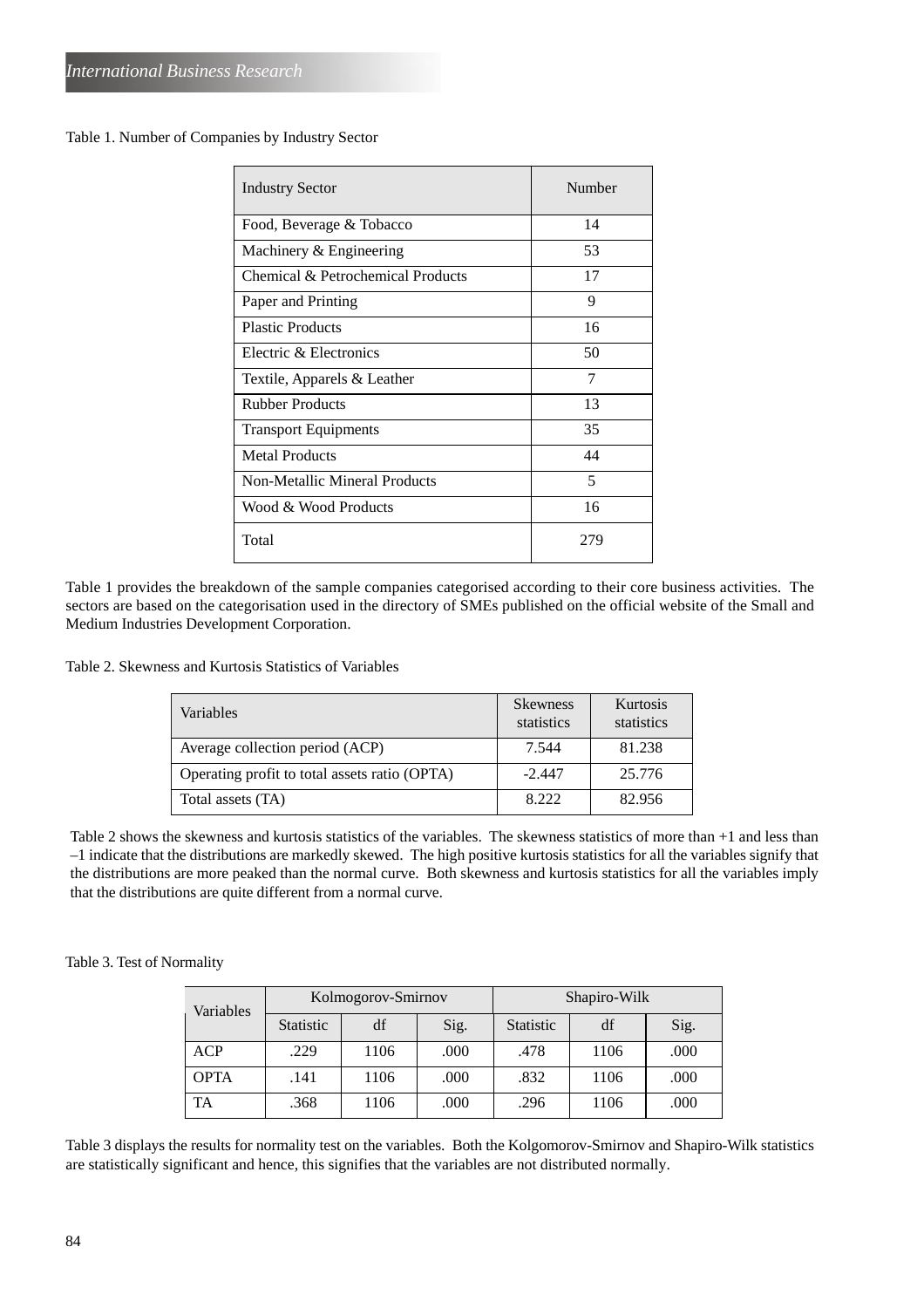| Group                     | Industry sector                                                                                    | Median<br><b>ACP</b> | $\mathbf N$ | Mean<br>Rank |
|---------------------------|----------------------------------------------------------------------------------------------------|----------------------|-------------|--------------|
| $\mathbf{1}$              | Food, Beverage & Tobacco; Non-Metallic Mineral<br>Products                                         | 78.12                | 76          | 582.22       |
| $\mathfrak{D}$            | Chemical<br>$\&$<br>Engineering;<br>&<br>Machinery<br>Petrochemical Products; Transport Equipments | 87.72                | 412         | 618.88       |
| 3                         | Paper and Printing; Plastic Products                                                               | 90.13                | 100         | 659.07       |
| 4                         | Electric & Electronics                                                                             | 25.90                | 199         | 318.39       |
| 5                         | Textile, Apparels & Leather                                                                        | 137.65               | 28          | 821.82       |
| 6                         | <b>Rubber Products</b>                                                                             | 59.57                | 52          | 469.44       |
| $\overline{7}$            | Metal Products; Wood & Wood Products                                                               | 76.09                | 239         | 570.10       |
|                           | Total cases                                                                                        |                      | 1106        |              |
| Kruskal-Wallis Chi-Square |                                                                                                    |                      |             | 160.617      |
|                           | Degree of freedom                                                                                  |                      |             | 6            |
|                           | Asymptotic significance                                                                            |                      |             | .000         |

Table 4. ACP by Industrial Sector and the Kruskal-Wallis Test

Table 4 shows the profile of ACP for the various sub-sectors of the manufacturing sector. The median indicates that trade credit was collected soonest in the electric and electronic sub-sector while the textile, apparels and leather sub-sector was the slowest. The table also shows the results of the Kruskal-Wallis test. The statistic is significant, indicating that the ACPs for all the seven sub-groups were indeed different. This confirms that the trade credit collection period was different in different sub-sectors of the manufacturing sector.

Table 5. Correlations between ACP and OPTA and between ACP and TA

|                 |     |                         | OPTA      | <b>TA</b> |
|-----------------|-----|-------------------------|-----------|-----------|
| Kendall's tau b | ACP | Correlation Coefficient | $-.060**$ | $-.202**$ |
|                 |     | $Sig. (2-tailed)$       | .003      | .000      |
|                 |     | N                       | 1106      | 1106      |
| Spearman's rho  | ACP | Correlation Coefficient | $-.089**$ | $-.296**$ |
|                 |     | $Sig. (2-tailed)$       | .003      | .000      |
|                 |     | N                       | 1106      | 1106      |

\*\* Correlation is significant at the 0.01 level (2-tailed).

Table 5 presents the results of correlation between ACP and both financial performance and company size. The value of the correlation is found to be significant. This implies the presence of negative association between ACP and both variables, indicating that the lower is the ACP, the better the company perform, and the bigger it is.